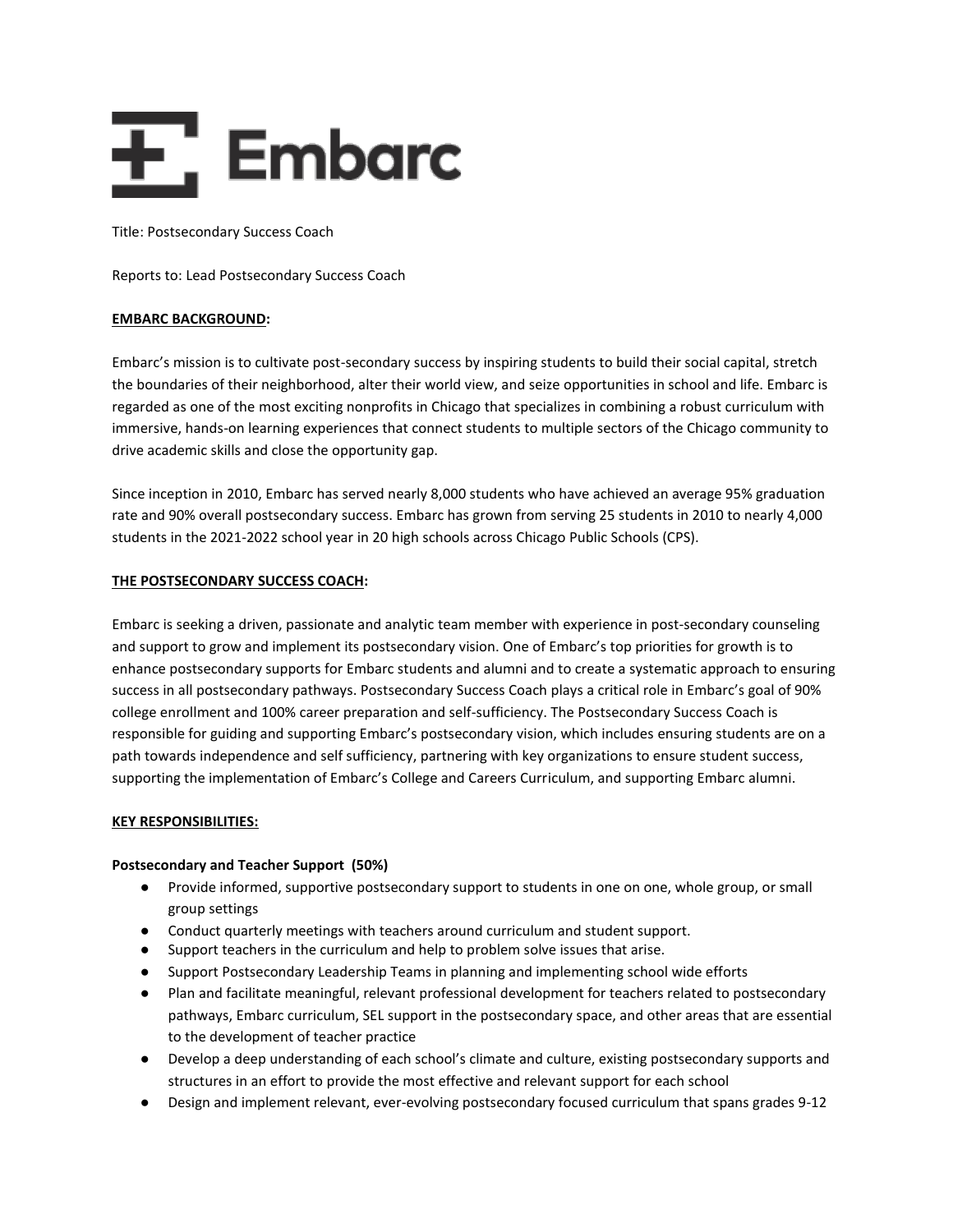to ensure that students are receiving quality instruction and support throughout their entire highschool careers

# **Program Implementation and Success Tracking (35%)**

- Collaboratively drive the vision and execution of Embarc's postsecondary success model
- Managing key partnerships with other post-secondary success programs and
- Ensure Embarc alumni successfully transition into postsecondary pathways outlined in their concrete plans
- Collaboratively develop alternative post-secondary pathways for non-traditional college-going students and partner with various organizations to build tools to counsel students on most viable alternate success options
- Support the implementation of Embarc's college and career curriculum in sophomore, junior and senior Embarc classes
- Use internal tools to manage all postsecondary data
- In collaboration with Coaches and Embarc teachers, ensure all postsecondary benchmarks are met by all Embarc students including college applications, FAFSA, enrollment, scholarship applications, etc.
- Assist in maintaining contact with alumni
- Present real-time data to Embarc team as needed or as requested
- Develop and maintain a database of support services for students covering various topics such as housing, job placement, government services, etc.

## **Collaborative Engagement with Embarc Team & Mission (15%)**

- Participate and actively engage in team meetings, coach/Program Manager pair meetings, and other staff meetings
- Demonstrate a collaborative nature and eagerness to learn from others within Program Management team and throughout the organization
- Demonstrate a growth mindset and an eagerness to ideate, test, reflect, and learn from past performance
- Demonstrate a desire to want to continuously improve the educational and postsecondary experience for young people through an insistence on impactful, organized, and well-developed support structures

## **Skills, Experience & Competency:**

- Hold at least a Bachelor's Degree from an accredited college or university
- A minimum of 3 years experience as a high school counselor, postsecondary service provider, high school teacher, or college counselor
- Extensive knowledge of the college application process and financial aid process including a knowledge of requirements, forms, and college opportunity programs
- Extensive knowledge of financial, academic, and social skills necessary to be successful in college
- Have previous experience/knowledge of curriculum implementation, standards alignment, and data analysis
- An extremely high level of personal responsibility with exceptional goal orientation and a proven track record of success
- Experience executing projects to meet and exceed ambitious goals
- Meticulous attention to detail, record keeping, and organizational skills with an ability to manage multiple tasks